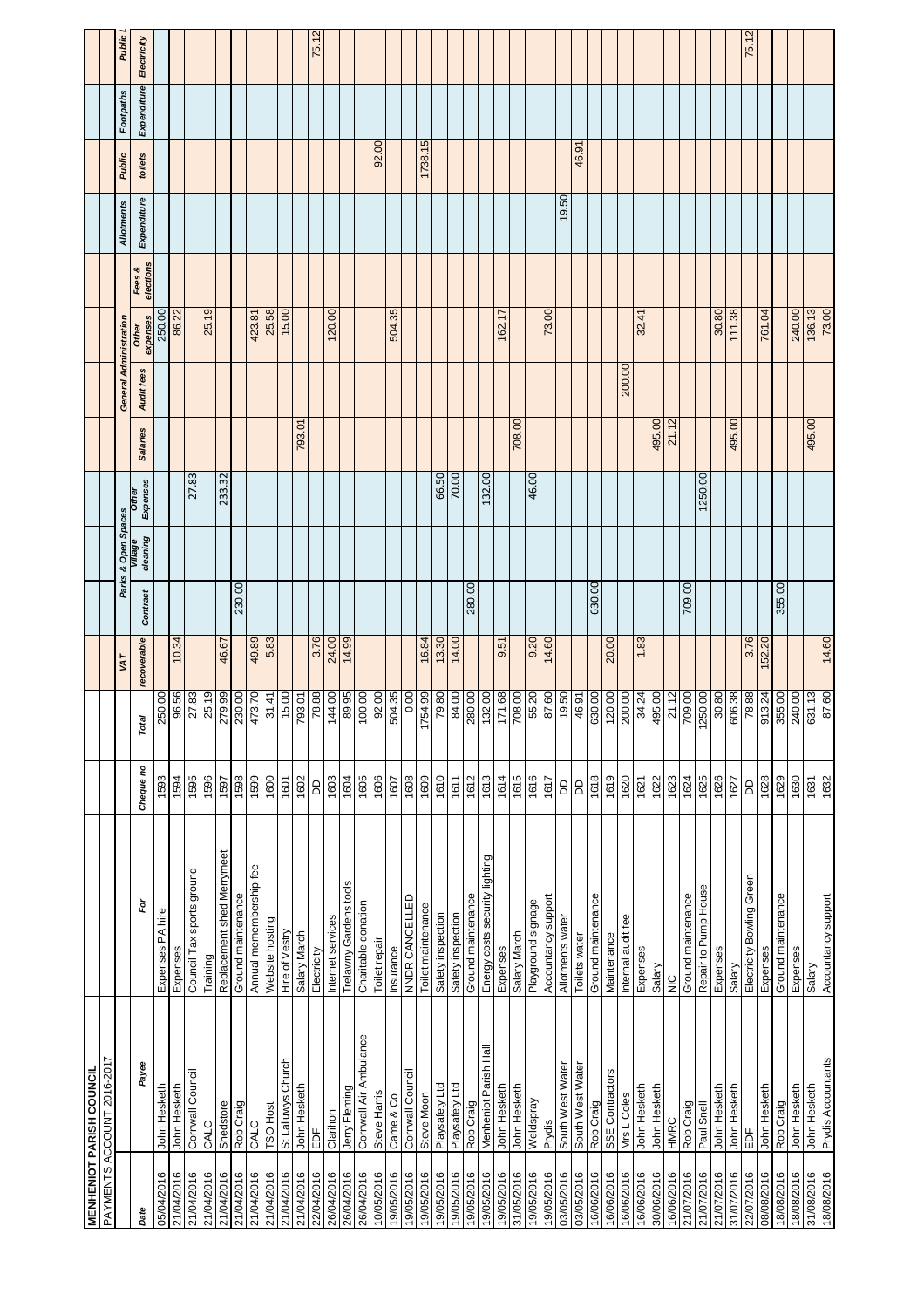| 15/09/2016 | Streetmaster                | Memorial bench              | 1633                | 08:900                      | 172.80 |        | 864.00              |                 |        |        |        |         |       |
|------------|-----------------------------|-----------------------------|---------------------|-----------------------------|--------|--------|---------------------|-----------------|--------|--------|--------|---------|-------|
| 15/09/2016 | Rob Craig                   | Ground maintenance          | 1634                | 230.00                      |        | 230.00 |                     |                 |        |        |        |         |       |
| 15/09/2016 | Fenland Leisure             | Playground maintenance      | 1635                | 98.00                       | 16.33  |        | 81.67               |                 |        |        |        |         |       |
| 30/09/2016 | John Hesketh                | Salary                      | 1636                | 310.41                      |        |        |                     | 495.00          |        | 315.41 |        |         |       |
| 21/09/2016 | Cruse Bereavement           | Donation                    | 1637                | 100.00                      |        |        |                     |                 |        |        |        |         |       |
| 01/09/2016 | South West Water            | Water supply allotment      | $\mathsf{D}$        |                             |        |        |                     |                 |        |        | 27.23  |         |       |
| 01/09/2016 | South West Water            | Water supply toilets        | 6                   | 27.23                       |        |        |                     |                 |        |        |        | 182.27  |       |
| 05/10/2016 | Menheniot PCC               | Grant                       | 1638                | 1900.00                     |        |        |                     |                 |        |        |        |         |       |
| 05/10/2016 | <b>BR</b> Gerry             | Playground repair           | 1639                | 250.00                      |        |        | 250.00              |                 |        |        |        |         |       |
| 20/10/2016 | Grant Thornton              | Audit fee                   | 1640                | 240.00                      | 40.00  |        |                     |                 | 200.00 |        |        |         |       |
| 20/10/2016 | Rob Craig                   | Ground maintenance          | 1641                | 415.00                      |        | 415.00 |                     |                 |        |        |        |         |       |
| 20/10/2016 | Launceston Town Council     | Planning training           | 1642                | 18.00                       | 3.00   |        |                     |                 |        | 15.00  |        |         |       |
| 20/10/2016 | John Hesketh                | Expenses                    | 1643                | $\overline{\frac{81.93}{}}$ | 13.94  |        |                     |                 |        | 67.99  |        |         |       |
| 31/10/2016 | Staff costs                 | Salary                      | 1644                | 569.25                      |        |        |                     |                 | 569.25 |        |        |         |       |
| 20/10/2016 | CALC                        | Training                    | 1645                | 24.00                       | 4.00   |        |                     |                 |        | 20.00  |        |         |       |
| 24/10/2016 | ΕDΕ                         | Electricity Bowling Green   | 6                   | 79.60                       | 3.79   |        |                     |                 |        |        |        |         | 75.8' |
| 7/11/2016  | R S Rowe                    | Allotments rent             | 1646                | 160.00                      |        |        |                     |                 |        |        | 160.00 |         |       |
| 7/11/2016  | A Clarke                    | Expenses                    | 1647                | 19.89                       | 3.32   |        | $\ddot{\mathrm{e}}$ | $\overline{57}$ |        |        |        |         |       |
| 7/11/2016  | Rob Craig                   | Ground maintenance          | 1648                | 550.00                      |        | 550.00 |                     |                 |        |        |        |         |       |
| 7/11/2016  | Prydis                      | Accountancy support         | 1649                | 87.60                       | 14.60  |        |                     |                 |        | 73.00  |        |         |       |
| 30/11/2016 | John Hesketh                | Salary                      | 1650                | 549.45                      |        |        |                     |                 | 549.45 |        |        |         |       |
| 7/11/2016  | Steve Moon                  | Toilet maintenance          | 1651                | 1670.49                     | 33.95  |        |                     |                 |        |        |        | 1636.54 |       |
| 21/11/2016 | Tanya's Courage Trust       | Donation                    |                     | 100.00                      |        |        |                     |                 |        |        |        |         |       |
| 21/11/2016 | Menheniot Explorer Group    | Grant                       | $\frac{1652}{1653}$ | 1377.00                     |        |        |                     |                 |        |        |        |         |       |
| 21/11/2016 | Menheniot Looe Cricket Club | Grant                       | 1654                | 5000.00                     |        |        |                     |                 |        |        |        |         |       |
| 21/11/2016 | Chris James                 | Donation                    | 1655                | 100.00                      |        |        |                     |                 |        |        |        |         |       |
| 28/11/2016 | Lights4Fun                  | Christmas lights: VG budget | 1656                | 319.98                      |        |        | 266.65              |                 | 53.33  |        |        |         |       |
| 08/12/2017 | John Hesketh                | Expenses                    | 1657                | 145.91                      | 18.00  |        |                     |                 |        | 127.91 |        |         |       |
| 2/12/2017  | Cornish Times               | Advertising                 | 1658                | 198.00                      | 33.00  |        |                     |                 |        | 165.00 |        |         |       |
| 12/12/2017 | NALC                        | LCAS registration           | 1659                | 60.00                       | 10.00  |        |                     |                 |        | 50.00  |        |         |       |
| 30/12/2017 | John Hesketh                | Salary                      | 1660                | 511.33                      |        |        |                     | 611.33          |        |        |        |         |       |
| 19/12/2017 | South View Gas              | Toilet repairs              | 1661                | $\frac{173.30}{ }$          |        |        |                     |                 |        |        |        | 173.30  |       |
| 01/12/2017 | South West Water            | Water supply Allotments     | ОO                  |                             |        |        |                     |                 |        |        | 27.52  |         |       |
| 01/12/2017 | South West Water            | Water supply toilets        | 6                   | $\frac{27.52}{723.47}$      |        |        |                     |                 |        |        |        | 723.47  |       |
| 19/01/2017 | Rob Craig                   | Ground maintenance          | 1662                |                             |        | 55.00  |                     |                 |        |        |        |         |       |
| 9/01/2017  | Jerry Tucker                | Expenses                    | 1663                | 11.08                       | 1.85   |        |                     |                 |        | 9.23   |        |         |       |
| 19/01/2017 | John Hesketh                | Expenses                    | 1664                | 38.50                       | 3.93   |        |                     |                 |        | 34.57  |        |         |       |
| 9/01/2017  | Prydis                      | Accountancy support         | 1665                | 87.60                       | 14.60  |        |                     |                 |        | 73.00  |        |         |       |
| 31/01/2017 | John Hesketh                | Salary                      | 1666                | 586.58                      |        |        |                     |                 | 586.58 |        |        |         |       |
| 102/2017   | Menheniot Old School        | Venue hire                  | 1667                | 150.00                      |        |        |                     |                 |        | 150.00 |        |         |       |
| 16/02/2017 | Webcube Media               | Website hosting             | 1668                | 160.00                      |        |        |                     |                 |        | 160.00 |        |         |       |
| 16/02/2017 | Rob Craig                   | Repair to stile             | 1669                | $\frac{120.00}{29.15}$      |        |        | 120.00              |                 |        |        |        |         |       |
| 6/02/2017  | John Hesketh                | Expenses                    | 1670                |                             | 1.49   |        | 27.66               |                 |        |        |        |         |       |
| 28/02/2017 | John Hesketh                | Salary                      | 1671                | 495.00                      |        |        |                     |                 | 495.00 |        |        |         |       |
| 6/02/2017  | Rob Craig                   | Allotments hedge cutting    | 1672                | 475.00                      |        |        | 475.00              |                 |        |        |        |         |       |
| 01/02/2017 | South West Water            | Allotments water            | <b>GO</b>           | 19.76                       |        |        |                     |                 |        |        | 19.76  |         |       |
| 01/02/2017 | South West Water            | Toilets water               | G                   | 329.40                      |        |        |                     |                 |        |        |        | 329.40  |       |
| 16/03/2017 | SSE Enterprise              | Maintenance                 | 1673                | 100.22                      | 16.70  |        |                     |                 |        |        |        |         |       |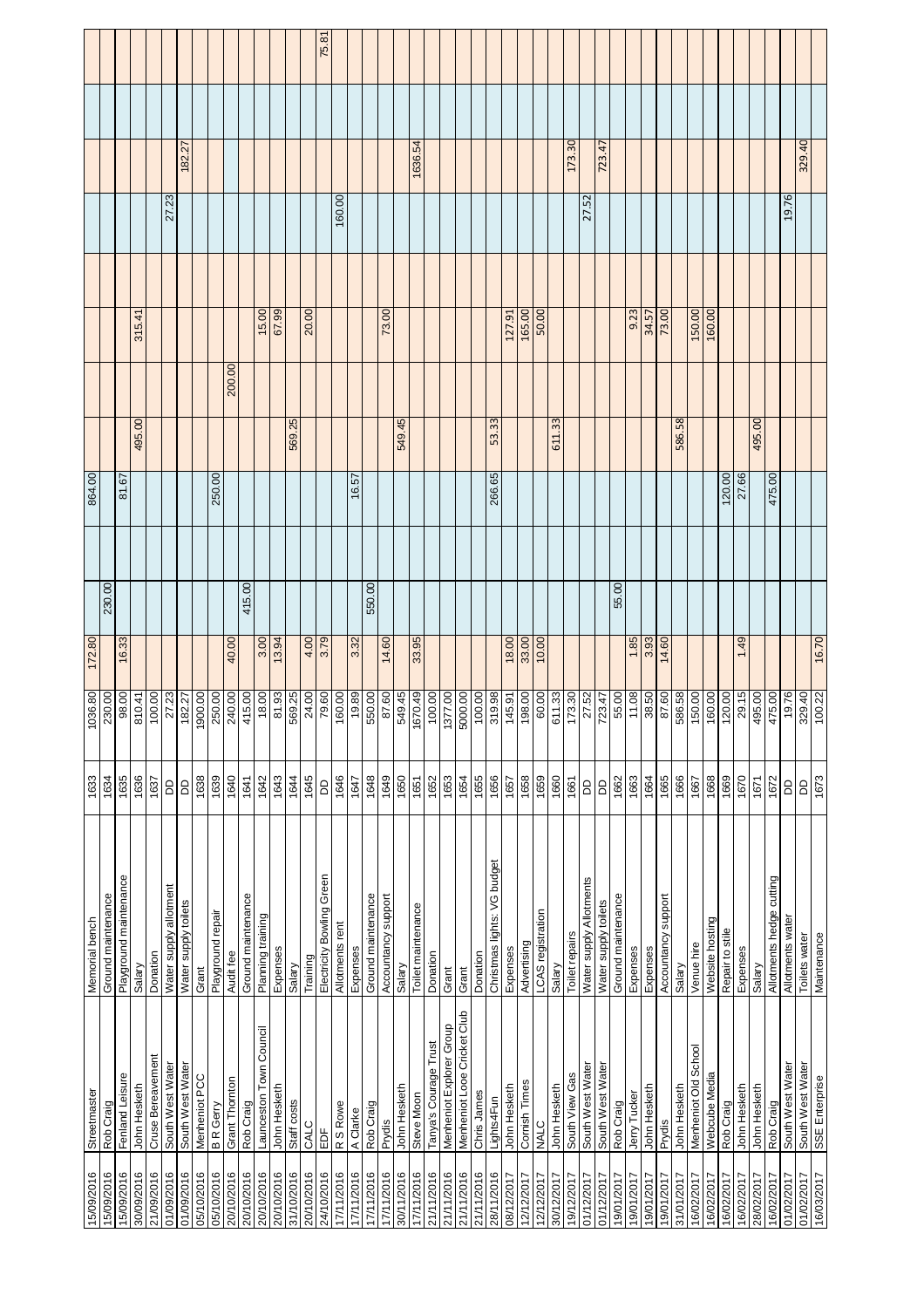|                       | 6/03/2017 Cornwall Council | Planning Training | 1674 | 0.00          |      |                |      |                       |                 |        | 10.00          |      |                |      |        |
|-----------------------|----------------------------|-------------------|------|---------------|------|----------------|------|-----------------------|-----------------|--------|----------------|------|----------------|------|--------|
| 6/03/2017             | <b>TSO Host</b>            | Neb hosting       | 1675 | 34.99         | 5.83 |                |      |                       |                 |        | 29.16          |      |                |      |        |
| 6/03/2017             | John Hesketh               | Expenses          | 1676 | <b>D61</b>    | 8.08 |                |      |                       |                 |        | 83.88          |      |                |      |        |
| 1/03/2017             | John Hesketh               | Salary            | 1677 | <b>95.00</b>  |      |                |      |                       | 495.00          |        |                |      |                |      |        |
| <b>TOTAL PAYMENTS</b> |                            | Inc VAT           |      | 34279.61      |      | 844.53 3454.00 | 0.00 |                       | 3927.20 6862.07 | 400.00 | 4454.23        | 0.00 | 254.01 4922.04 | 0.00 | 226.05 |
|                       |                            | Net of VAT        |      | 35.08<br>3343 |      | 6908.00        |      | 0.00 7854.40 13724.14 |                 |        | 800.00 8658.46 | 0.00 | 508.02 9844.08 | 0.00 | 452.10 |
|                       |                            | staff costs       |      | 62.07<br>88   |      |                |      |                       |                 |        |                |      |                |      |        |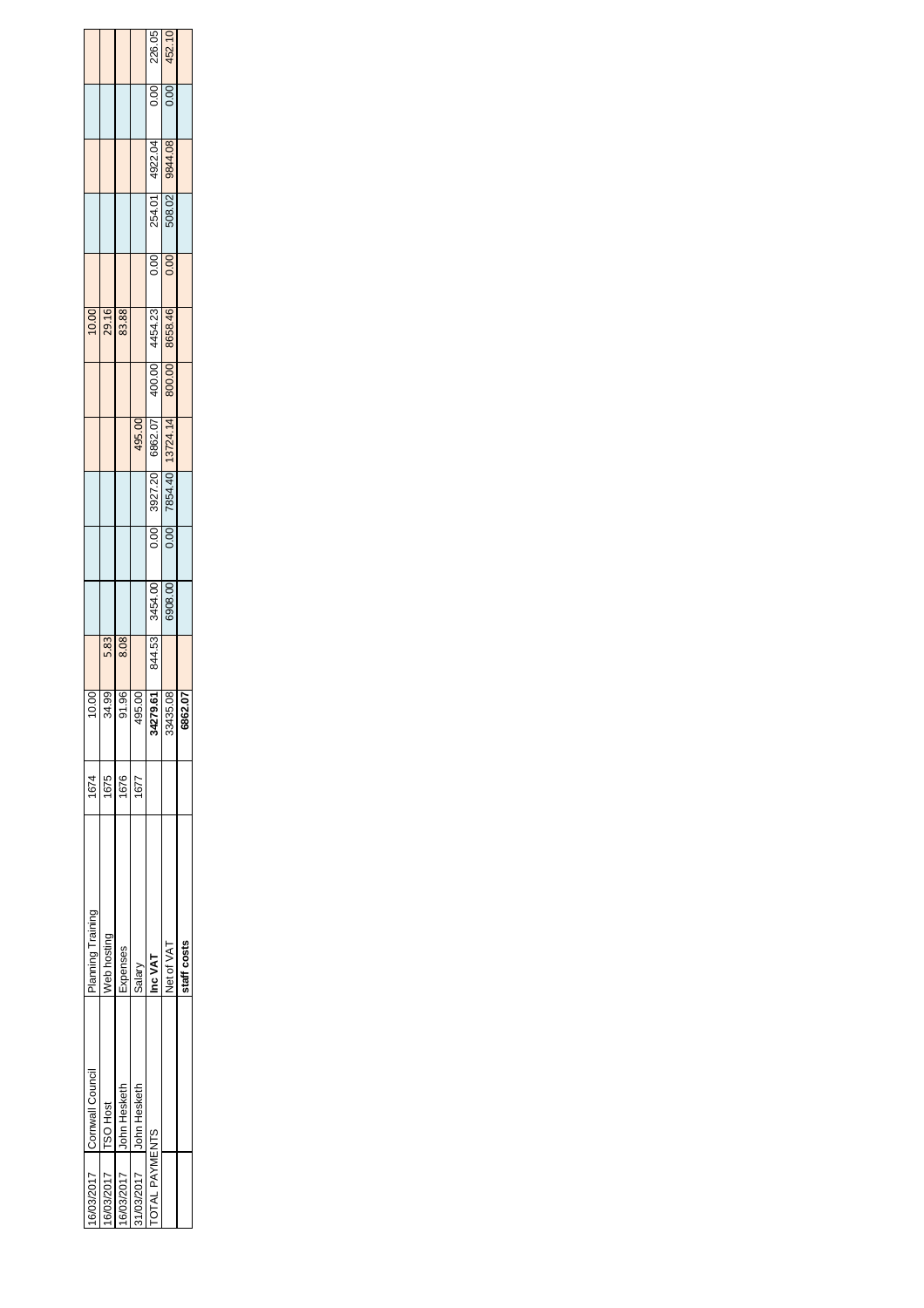| <b>Bunubr</b> | <b>Donations</b> |           | <b>Grants</b> | <b>Projects</b> | S106 funding | Treasury |
|---------------|------------------|-----------|---------------|-----------------|--------------|----------|
| Repair        |                  | Community | Other         |                 |              | transfer |
|               |                  |           |               |                 |              |          |
|               |                  |           |               |                 |              |          |
|               |                  |           |               |                 |              |          |
|               |                  |           |               |                 |              |          |
|               |                  |           |               |                 |              |          |
|               |                  |           |               |                 |              |          |
|               |                  |           |               |                 |              |          |
|               |                  |           |               |                 |              |          |
|               |                  |           |               |                 |              |          |
|               |                  |           |               |                 |              |          |
|               |                  |           |               |                 |              |          |
|               |                  |           |               |                 |              |          |
|               |                  |           |               | 74.96           |              |          |
|               | 00:00            |           |               |                 |              |          |
|               |                  |           |               |                 |              |          |
|               |                  |           |               |                 |              |          |
|               |                  |           |               |                 |              |          |
|               |                  |           |               |                 |              |          |
|               |                  |           |               |                 |              |          |
|               |                  |           |               |                 |              |          |
|               |                  |           |               |                 |              |          |
|               |                  |           |               |                 |              |          |
|               |                  |           |               |                 |              |          |
|               |                  |           |               |                 |              |          |
|               |                  |           |               |                 |              |          |
|               |                  |           |               |                 |              |          |
|               |                  |           |               |                 |              |          |
|               |                  |           |               |                 |              |          |
|               |                  |           |               |                 |              |          |
| 100.00        |                  |           |               |                 |              |          |
|               |                  |           |               |                 |              |          |
|               |                  |           |               |                 |              |          |
|               |                  |           |               |                 |              |          |
|               |                  |           |               |                 |              |          |
|               |                  |           |               |                 |              |          |
|               |                  |           |               |                 |              |          |
|               |                  |           |               |                 |              |          |
|               |                  |           |               |                 |              |          |
|               |                  |           |               |                 |              |          |
|               |                  |           |               |                 |              |          |
|               |                  |           |               |                 |              |          |
|               |                  |           |               |                 |              |          |
|               |                  |           |               |                 |              |          |
|               |                  |           |               |                 |              |          |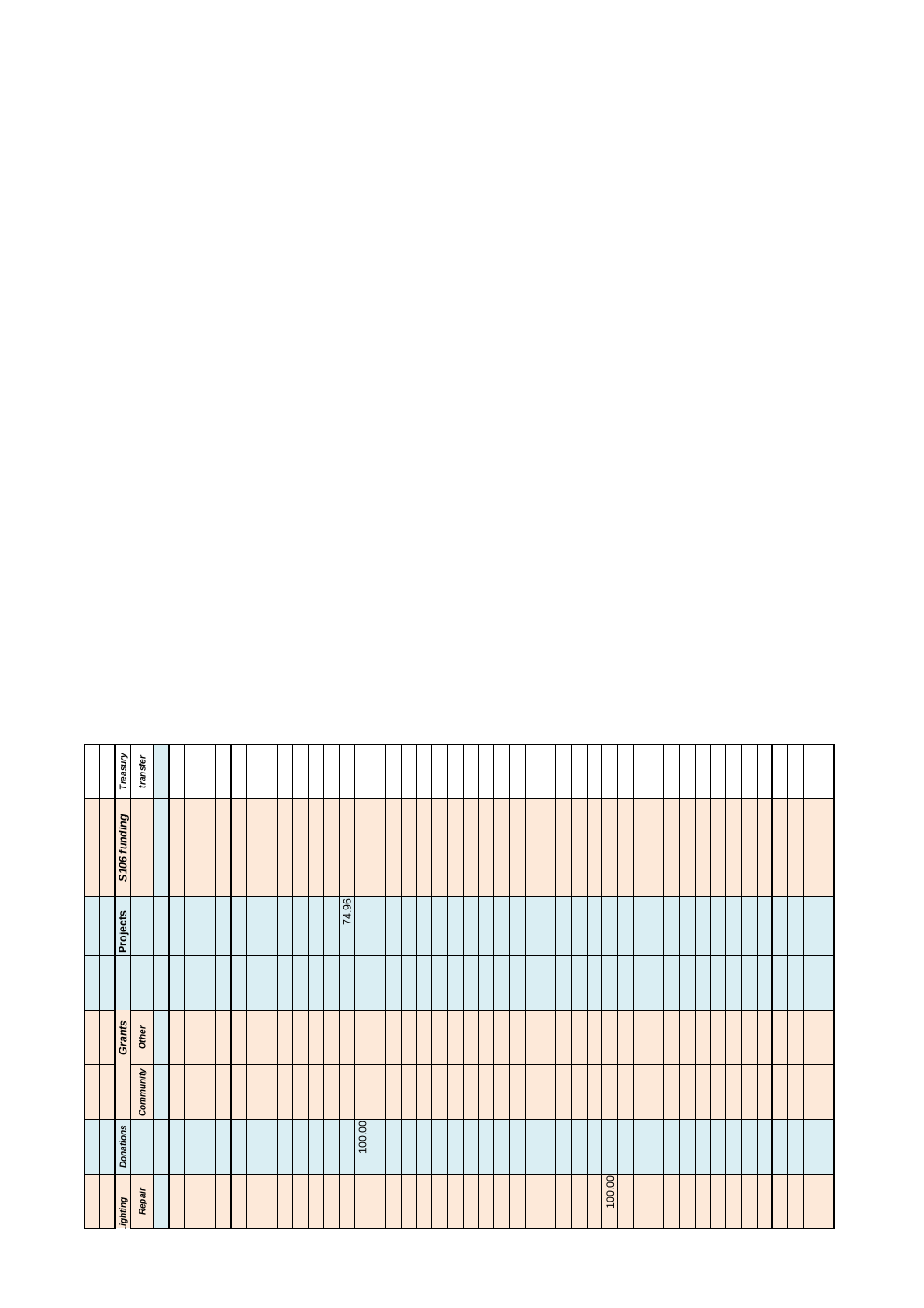|  |  |        |  | 1900.00 |  |  |  |  |  |  |  |        | 1377.00 |        |  |  |  |  |  |  |  |  |  |  |       |
|--|--|--------|--|---------|--|--|--|--|--|--|--|--------|---------|--------|--|--|--|--|--|--|--|--|--|--|-------|
|  |  | 100.00 |  |         |  |  |  |  |  |  |  | 100.00 |         | 100.00 |  |  |  |  |  |  |  |  |  |  |       |
|  |  |        |  |         |  |  |  |  |  |  |  |        |         |        |  |  |  |  |  |  |  |  |  |  | 83.52 |